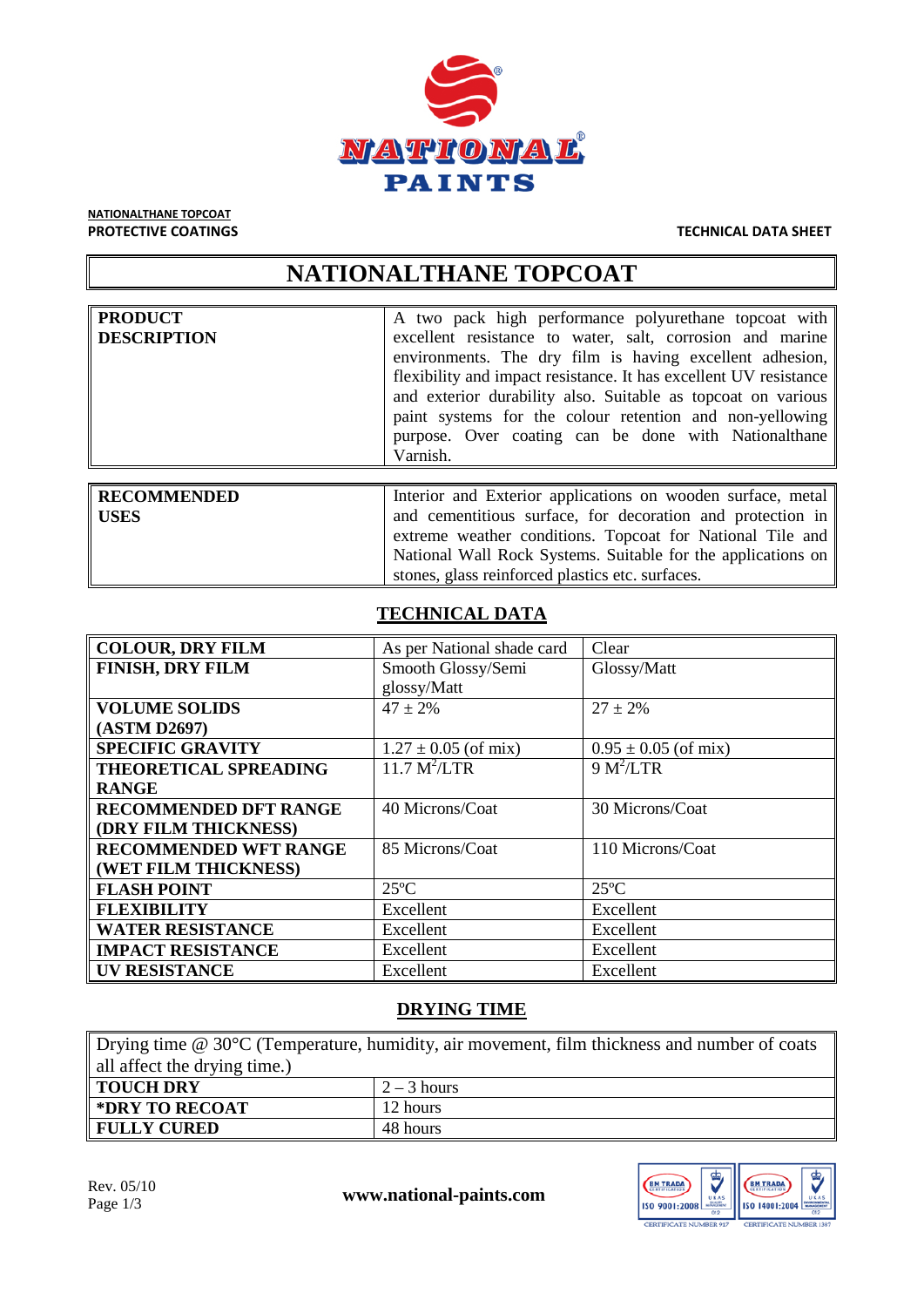

**NATIONALTHANE TOPCOAT**<br>**PROTECTIVE COATINGS** 

**TECHNICAL DATA SHEET** 

\*With same generic type paint.

**ADVANTAGES**

| NATIONALTHANE TOPCOAT | Two pack system with long pot life, dry film has excellent<br>adhesion, flexibility, impact resistance, abrasion resistance, |
|-----------------------|------------------------------------------------------------------------------------------------------------------------------|
|                       | U.V. light stability, weather resistance, anticorrosive property,<br>colour retention and non-yellowing.                     |

#### **APPLICATION INSTRUCTION**

| <b>SURFACE PREPARATION</b> | For steel surfaces: Oil and grease should be removed by solvent   |
|----------------------------|-------------------------------------------------------------------|
|                            | cleaning. Abrasive blasting to min. Sa 2.5 is required for better |
|                            | anchoring. Corroded areas should be powertool cleaned to St3      |
|                            | or blast cleaned to Sa 2.5. Existing system should be dry and     |
|                            | free from loose paint, salt, grease and other contaminants prior  |
|                            | to over coating.                                                  |
|                            | For concrete surfaces: New concrete should be allowed to cure     |
|                            | for at least 28 days. Old surface should be free from oil, grease |
|                            | and salt etc. Surface should be dry, clean and sound before       |
|                            | painting.                                                         |

#### **APPLICATION DATA**

| <b>APPLICATION METHOD</b>       | Brush, Roller or Spray                                      |
|---------------------------------|-------------------------------------------------------------|
| <b>CLEANING/THINNING</b>        | National Polyurethane Thinner (thinner should only be added |
|                                 | after mixing the components)                                |
| <b>THINNER (VOLUME)</b>         | 5-15% depending on method of applications                   |
| <b>CONV. SPRAY REQUIREMENTS</b> | Pressure: 50 psi                                            |
| <b>AIRLESS SPRAY</b>            | Pressure: 2100 psi                                          |
| <b>REQUIREMENTS</b>             |                                                             |
| <b>NOZZLE SIZE</b>              | $0.018" - 0.020"$                                           |
| <b>MIXING RATIO (BY VOLUME)</b> | Base: Hardener                                              |
|                                 | 4 : 1 (Mix properly, keep 10-15 minutes before use)         |
| POT LIFE @ 30°c (100 ml)        | 8 hours (reduced at higher temperature)                     |
|                                 | Note: Material may gel at elevated temperatures             |

## **SYSTEM**